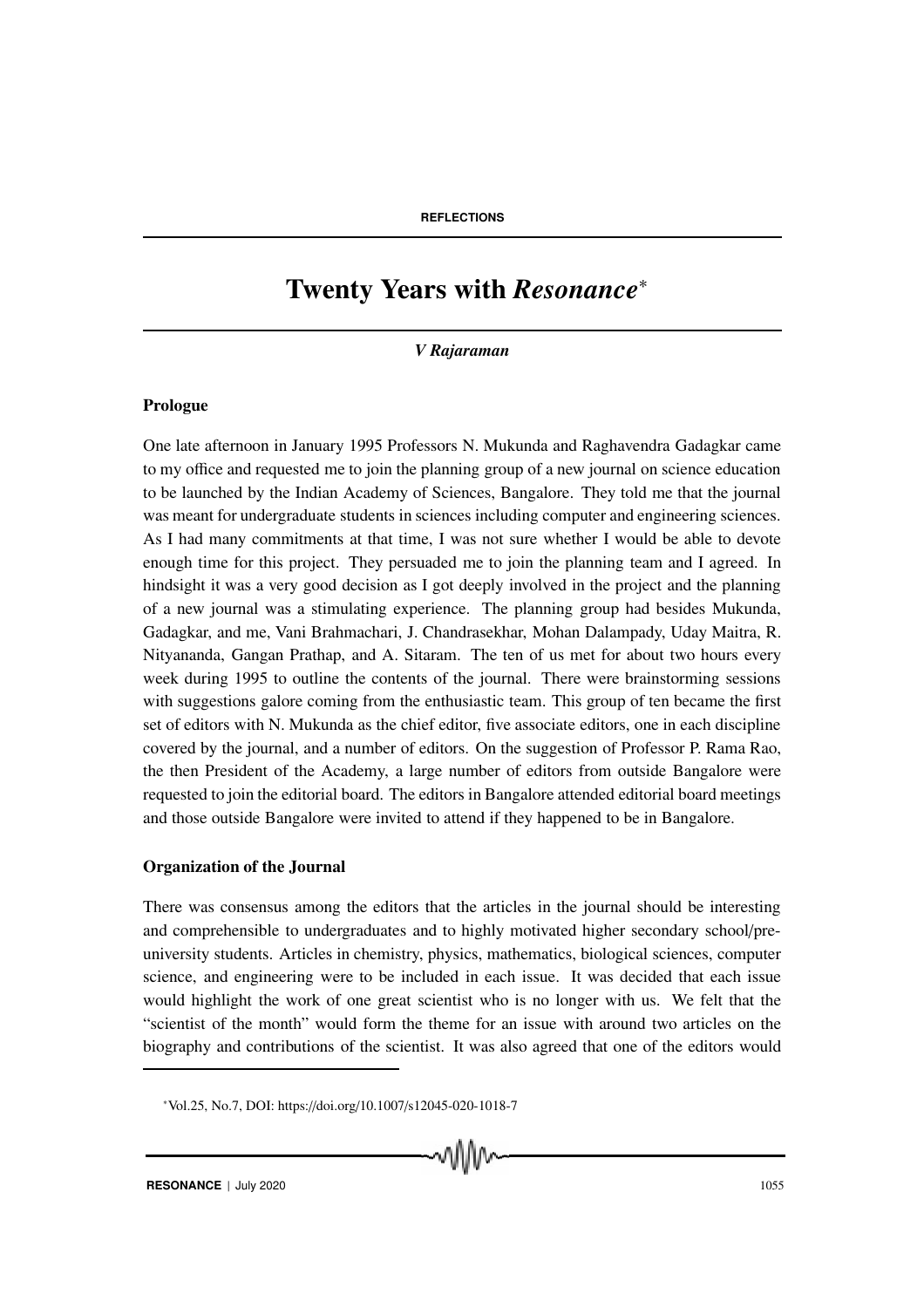undertake the responsibility to either write the article(s) or identify appropriate scientists familiar with the work of the "scientist of the month" to write these articles. It was also decided that the articles in an issue would be categorized as *General articles, Series articles and Feature articles*. A series author would take up a topic and expand it into a number of articles preferably in successive issues of the journal. A *Feature article* was also like a series on a specific topic, but written by different authors each month. For example, a *Feature article* that appeared in the early issues was titled *Molecule of the Month*. A category called *Article-in-a-Box* was introduced for short essays and biographies. An *Article-in-a Box*, in the first issue, was by J. Chandrasekhar. In this article he explained various shades of meaning of *Resonance*. (During the brainstorming sessions it was Chandrasekhar who had proposed *Resonance* as the name of the journal). As *Resonance* was intended for both students and teachers, it was decided that a category of articles devoted to improve methods of teaching and designing laboratory experiments would be presented in a section called *Class Room*. To encourage students to solve problems, a section called *Think it Over* was planned in which problems would be posed by the author and answers provided in a subsequent issue. Besides these, a *Book Review* section to review both classic books and new books of interest to students and a *Books Received* section listing popular science books of interest to students and teachers were planned. *Research News* section was introduced to make students and teachers aware of some interesting developments in science and technology. Another useful section planned was *Information and Announcements* of interest to students and teachers. Nobel Prize and Fields medal announcements each year were included in this section or the *Research News* section. Later full articles on the discoveries/inventions that led to the Nobel Prizes in physics, chemistry, physiology/medicine in that year were invited from experts in each of these disciplines.

The organization of *Resonance* was not static. It evolved as we grew. New sections were added based on the suggestions of one or more editors. One of the editors pointed out that Times of India used to publish a magazine called *Science Today* and (late) R.K. Laxman used to draw his inimitable cartoons on science and scientists in each issue. With some trepidation R.K. Laxman was approached to draw a cartoon each month for *Resonance* and to our delight he agreed and the section called *Science Smiles* was born from the fourth issue (April 1996). Laxman's cartoons appeared in each issue of *Resonance* till June 1998.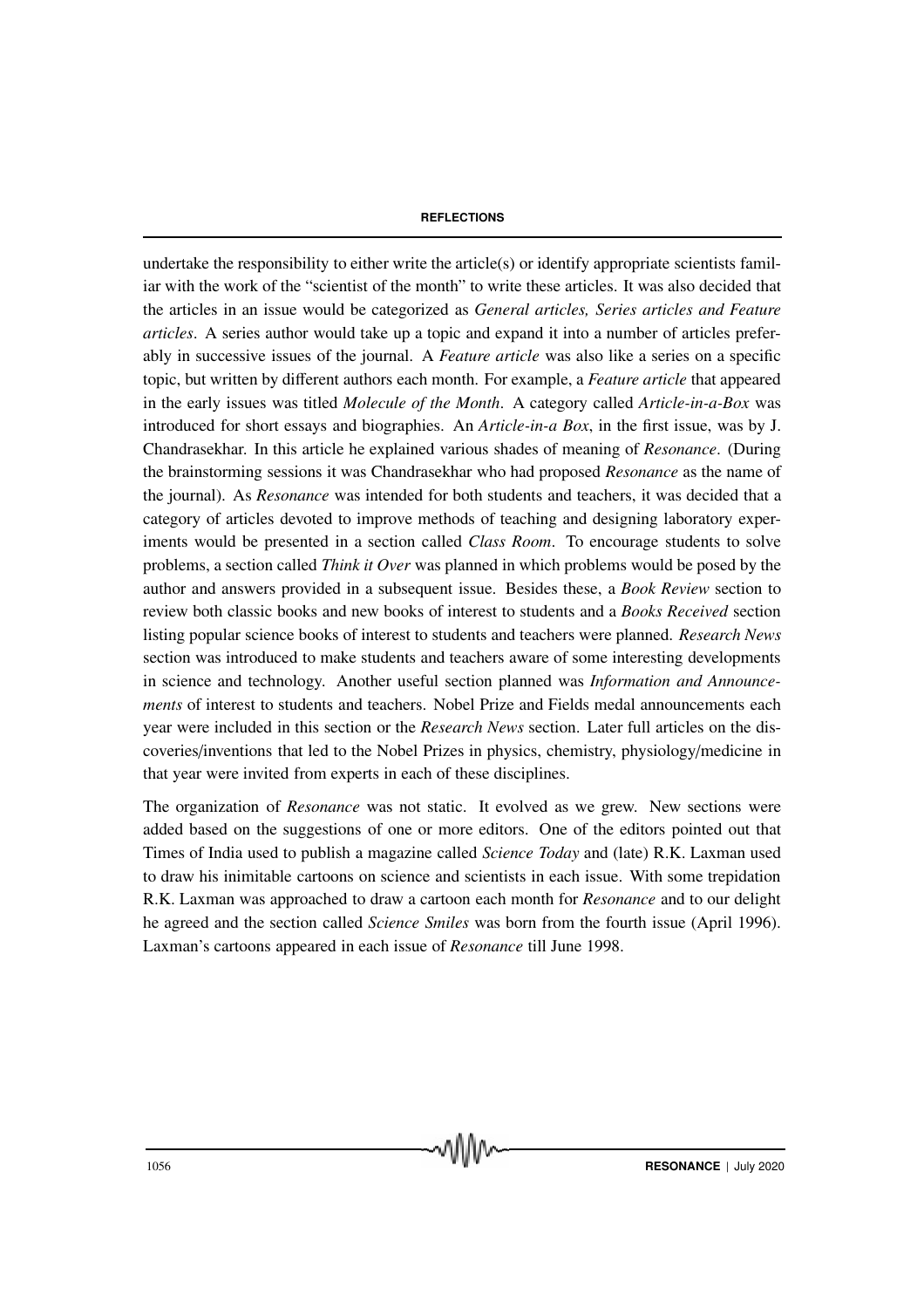

There was no cartoon for a few years. Ayan Guha started drawing cartoons based on the contributions of the featured scientist of the month from the November 2010 issue and he continues to draw one cartoon for each issue to this day. In April 1996 issue a category of articles titled *Reflections* was introduced. Articles in this category were intended to present personal philosophical and historical facts with broad perspectives. The first *Reflections* article was a translation from Bengali of S.N. Bose's essay *The Crisis of Science*.

December 1997 issue commemorated the centenary of the discovery of the electron by J.J. Thompson with him as the featured scientist of the month. This was the first issue in which most of the articles were related to one theme, namely the electron. Articles on the role of electrons in physics, chemistry, biology, and engineering were written by invited authors in

**RESONANCE** | July 2020 1057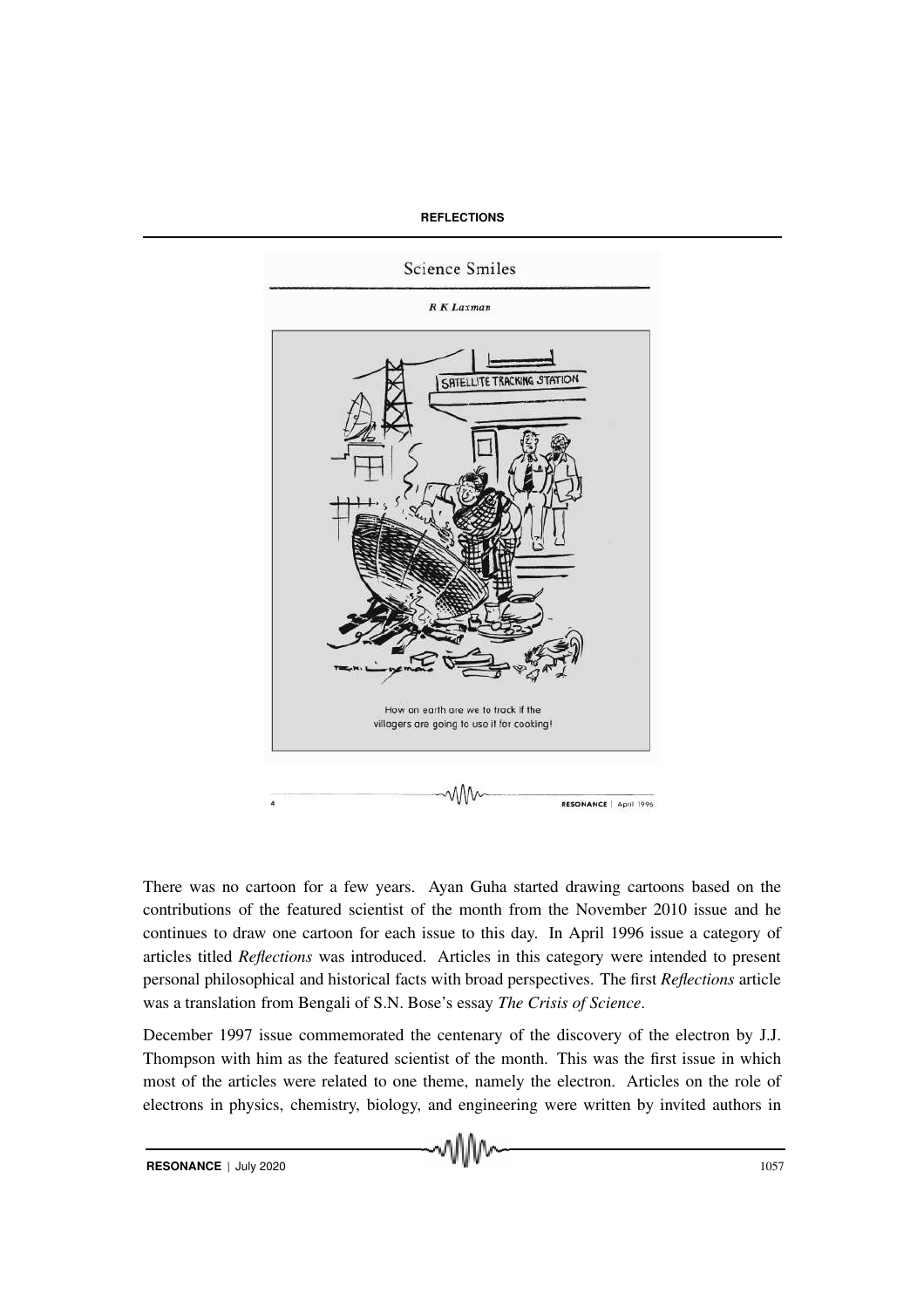this issue. It was decided to introduce a new category of articles named *Classics* from this issue. In this category a seminal (and often hard to find) article of the featured scientist was reproduced with a brief introduction by the editor who took up the responsibility to assemble the articles in the issue. This was one of the few issues which had two *Classics* articles. The first *Classics* article was J.J. Thompson's lecture at the Royal Institution of Great Britain on Cathode Ray Tubes that led to the discovery of the electron. The second was the paper "The Theory of Positrons" by Richard Feynman that had appeared in the *Physical Review*.

Special issues devoted to themes such as *World Year of Physics*, *International Year of Chemistry*, and *National Mathematics Year of India* appeared in December 2005, December 2011 and September 2012 respectively. There were also some issues that were devoted entirely to highlight the work of a single scientist such as Einstein.

As mentioned earlier, new categories were added as *Resonance* grew based on suggestions from the editors. One of them was *Our Readers Write* that invited readers to send comments on articles with replies from authors. It was started in May 2006 and was discontinued a few months later as not many useful comments were received. The category *Face-to-Face* that reproduced conversations with personalities related to science was introduced in January 2008. The first *Face-to-Face* was Sujata Varadarajan interviewing (Late) C. Ramakrishnan, a distinguished molecular biophysicist.

# Visual Design of *Resonance*

Planning the "look and feel" of the journal took up a lot of our time. We felt that unlike scholarly journals published by the Academy, this journal meant for young audience should look attractive to encourage them to browse issues of the journal and read articles. One of the editors, Gangan Prathap of National Aeronautical Laboratories (NAL), suggested that Srinivas Bhogle of NAL was a good visual designer and he be invited to attend our meetings. Many of the designs of *Resonance* were suggested by him including the page layout with wide margins, margin notes, placing logos for each section such as *Think it Over*, *Classroom*, *Classics* etc. Ayan Guha, then a doctoral student at the Indian Institute of Science and a talented cartoonist was requested to draw the logos. As and when a new category was introduced a new logo for that category was drawn by him.

The designs of the front and the back cover were discussed at length. It was decided that the front cover would have the title *Resonance* at the top and below it – journal of science education, to emphasize the fact that it was a science education journal. A colour picture from one of the featured articles was to be the centre piece on the cover. Titles of major articles were to be printed below it. It was also decided to print a hand-drawn portrait of the featured

√∖ใ∖∧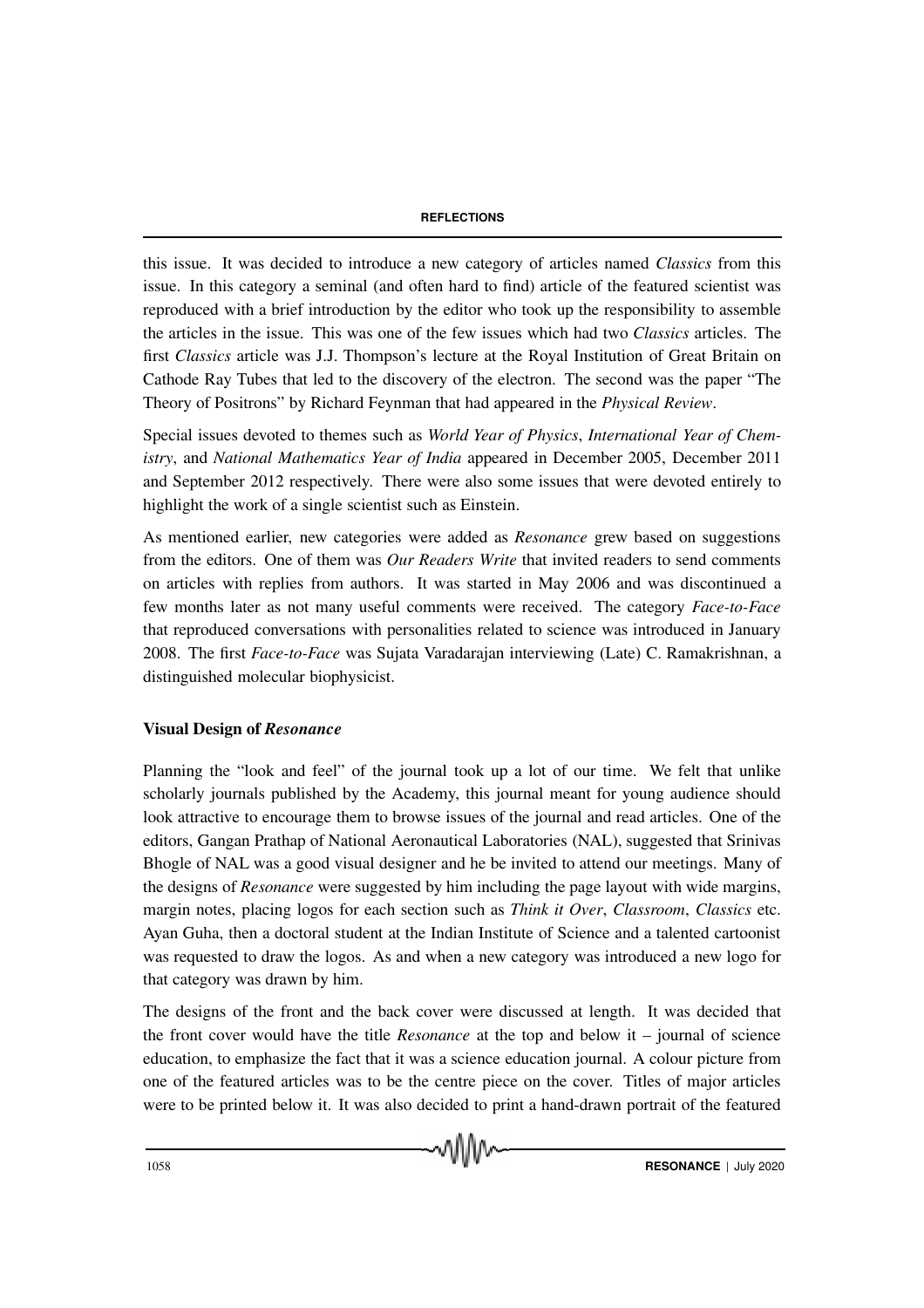scientist on the back cover rather than his or her photograph. Prema Iyer from Gadagkar's laboratory, who was an amateur artist, drew the portraits during the first five years. Subhankar Biswas started drawing the portraits from February 2006 and also assisted in the layout of the front cover. Instead of keeping the inside back cover blank, it was decided to print pictures of flowering trees, birds, plants, animals, or a month's night sky on it.

The layout of the contents page was also designed to attract readers. In some issues of *Resonance*, images of postal stamps (issued by various countries) of the featured scientist were printed in the contents page.

# The First Issue

The first issue was meticulously planned. We invited some of the best scientists in India to contribute articles and they graciously agreed. We all waited with bated breath for the first issue to come off the press. We were very happy to see that its contents had a variety of memorable articles. The "look and feel" too was excellent.



The front and back covers of *Resonance* Vol.1, No.1, 1996.

This issue featured Pierre-Simon de Fermat, the great French mathematician, as the scientist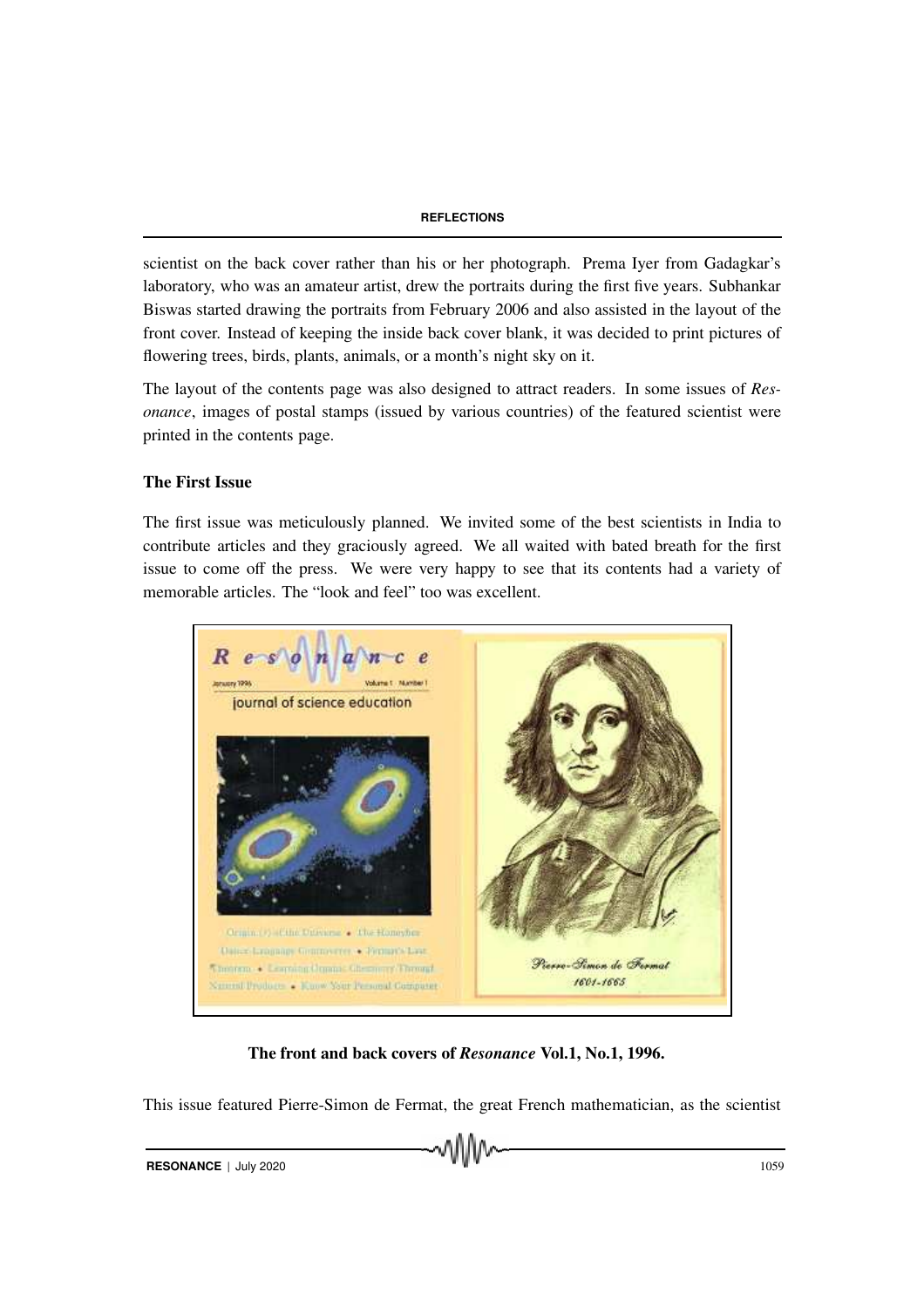of the month. The proof of his famous last theorem had been published in 1995, after a wait of three centuries, by Andrew Wiles. Fermat's last theorem stated that no three positive integers *x*, *y*, *z* satisfies the equation  $x^n + y^n = z^n$  for any integer value of  $n > 2$ . This seemingly very simple theorem, stated by Fermat around 1637, had challenged mathematicians for three centuries. An article by Yogananda discussed this theorem and Wiles' proof. Besides this, the issue had a set of eight *Series articles*; one in physics, two in chemistry, two in life sciences, one in mathematics and two in computer science. In addition, there were two *General articles*, three Featured articles: one titled *Nature Watch*, another titled *Molecule of the Month* and the third on *What is new in Computers?* Besides these, there was one *Class Room* article, one *Think it Over*, four articles in the *Research News* section, three *Book Reviews* of classical books, a listing of 15 *Books Received*, and *Information and Announcements*. The issue had 124 pages, a reasonable number.

# Attracting Subscribers

The problem of attracting subscribers was discussed extensively during the planning of the journal. It was decided to print large attractive posters to be displayed on the notice boards of colleges and Kendriya Vidyalayas and other reputed high schools. Free sample copies of *Resonance* were also sent to the libraries of colleges and some reputed higher secondary schools. Department of Science and Technology (DST) and the Ministry of Human Resource Development (MHRD) were requested to give free subscriptions to Science Talent Scholarship winners. The yearly subscription was kept low at Rs. 100 for individuals in India and Rs.200 for institutions. Subscriptions for foreign countries were also kept reasonably low. Initial print run was around 3000. We also discussed selling individual copies in book stores but the logistics was daunting. The circulation slowly increased over the years.

## *Resonance* Editorial Meetings

The chief editor from 1996 to 2000 was N Mukunda. There was a meeting of the associate editors with the chief editor once a fortnight and the entire editorial board met once a month. We were ably assisted by two assistant editors, Sujatha Mohankumar and M. Raj Lakshmi in later years. The role of assistant editors was important as they kept track of the records of accepted articles, articles being reviewed, pending invited articles, agenda notes, minutes, featured scientists list etc. They also copy-edited articles and often wrote the margin notes of articles. Each meeting was devoted to identify a scientist to be featured, the editor who took responsibility of soliciting articles relevant to the featured scientist and selecting the classics article. The production staff of the Academy that included M. Srimathi, and R. Pushpavathi

wW∿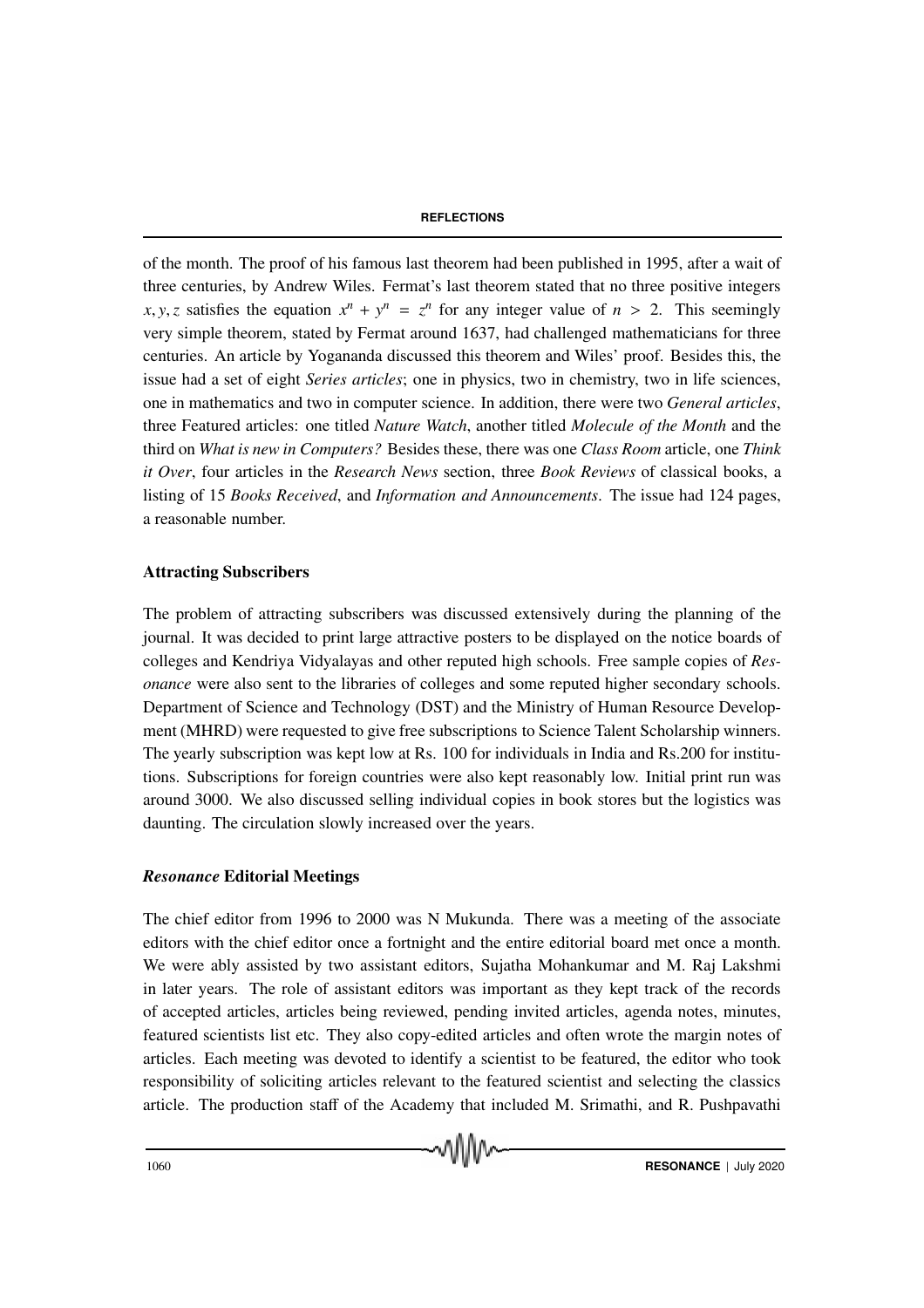were experienced and did an excellent job of bringing out an issue once the articles were handed over to them.

# Early years of *Resonance*

In the early years most of the articles were solicited by the editors from scientists known for their expertise and expository skill. I remember that one of the two series articles in computer science and the feature *What is new in Computers* in the first few issues were written by my doctoral students and reviewed by me and one of my colleagues. Often articles were written by the editors themselves. We aimed at around ten articles and about 96 pages per issue. This was not rigid and often *Resonance* exceeded the page limit. Submitted articles were not many and most of them were found not up to the standard expected by the editors after review. When the circulation of *Resonance* increased, we started getting reasonably good unsolicited articles from scientists in India and a few from other countries.

# *Resonance* after the first five years

I took over as the chief editor of *Resonance* in January 2001 and followed the excellent tradition established during the first five years under the able leadership of N. Mukunda. In the editorial of January 2001 issue, I took stock of *Resonance's* achievements and failures during the first five years. On the positive side *Resonance* was able to convey the excitement of doing science by featuring a great scientist in each issue and highlighting his/her work using an expository article and by reproducing an original writing by him/her. We were able to persuade many well-known scientists to contribute articles. *Resonance* also published many *Classroom* items, which explained some hard to understand concepts. Many of these articles were from college teachers and several from students on a variety of topics. We tried to have at least one article each in chemistry, physics, mathematics, life sciences, engineering and computer science. The editors maintained the quality of the articles. The production quality was very good and figures in colour were used wherever appropriate. *Resonance* was published reasonably on schedule every month.

On the negative side we were conscious that not all articles were easy to read and understand by a non-specialist. Even though their quality was good, they were not 'expository enough' for a reader from a different discipline to comprehend. We continuously requested our authors to simplify the presentation without loss of rigour (always a difficult task). *Resonance* needed more contributions, of good quality, particularly from students and teachers.

The circulation of *Resonance* had not increased; it fluctuated between 3000 and 5000 and it was difficult to acquire new subscribers. There was not enough publicity about the journal

√∖ใ∖∧